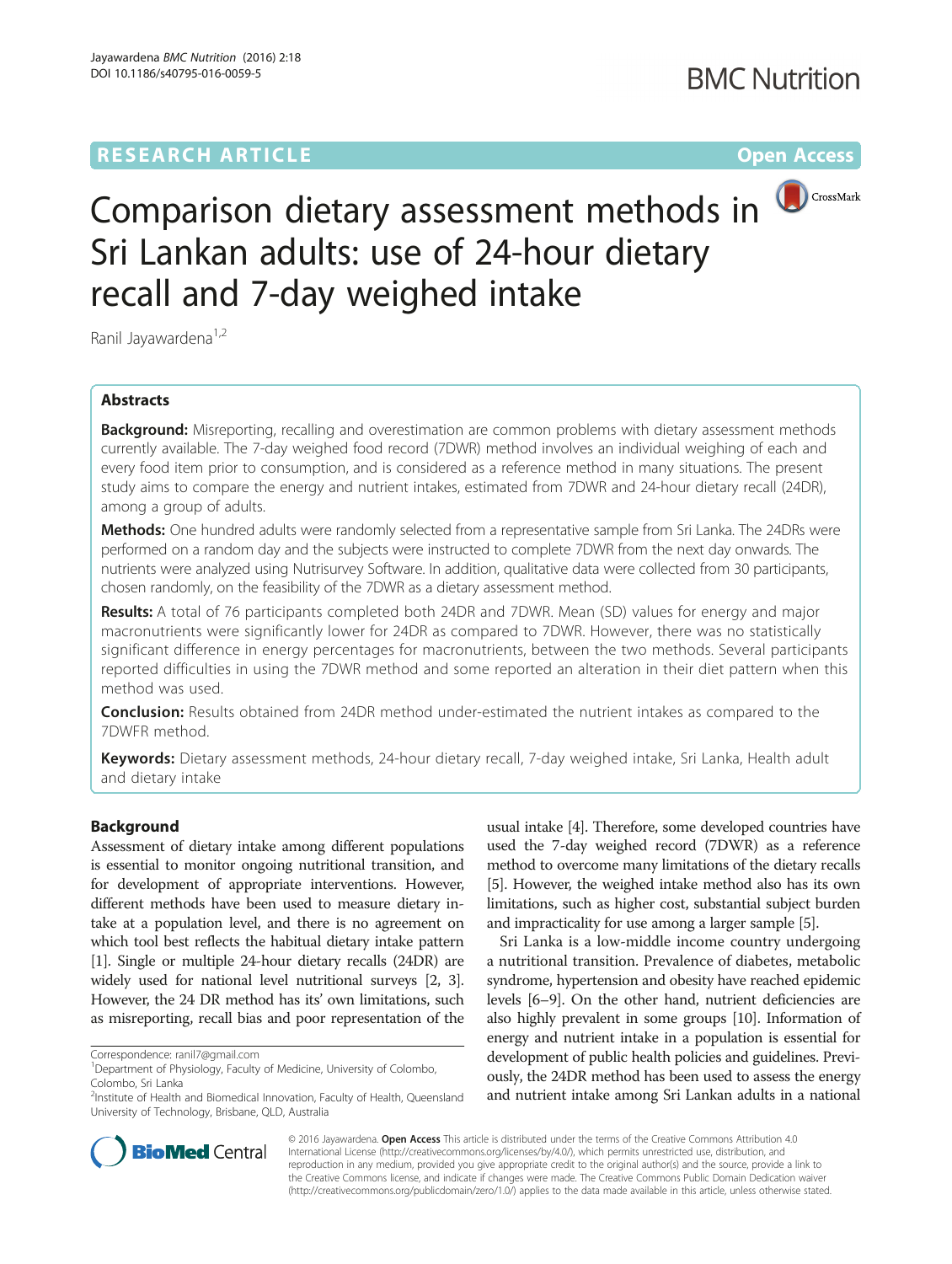level nutrition audit [[2\]](#page-3-0). Therefore, the aim of the present study is to compare a single 24-hour dietary recall with a 7-day weighed intake method among a group of Sri Lankan adults. In addition, the feasibility of the weighed record method, as a practical tool to measure the habitual intake pattern will be determined.

#### Methods

One hundred free-living adults (20-60 years) were randomly selected from a Sri Lanka diabetes and cardiovascular study [[6](#page-3-0)]. After obtaining written informed consent, a random 24-hour dietary recall was conducted individually, by a trained nutritionist. Both weekdays and weekends were randomly selected for the interviews. Subjects were asked to recall all foods and beverages consumed over the past 24-hour time period. Standard household utensils and food portion size photographs were demonstrated to obtain information on portion sizes. Following the 24-hour DR, information on the usual intake pattern was obtained using the 7-day weighed intake method, by using kitchen scales (Tanita KD 320, Japan). A demonstration on the use of the kitchen scales was given to the participants and they were encouraged to operate the kitchen scales before the actual data collection was initiated. Basic instructions were: 1) Switch on the scale and wait for zero. 2) Before adding the food, record the weight of the empty container. 3) Add the food items and write down the weight and the details of the foods and repeat the same procedure until all food items are weighed and recorded. 4) Finally, record the weight of the leftovers. An instruction leaflet, designed in the local language was given to the subjects and a 24-hour hotline was provided to get further clarifications. Modified NutriSurvey 2007 (EBISpro, Germany) nutrient analysis software was used to analyze energy and major nutrients, using both diet assessment methods.

A qualitative approach, using in-depth interviews was undertaken on 30 participants, chosen randomly from the main sample. Subjects were asked to reflect upon their practical experiences (mainly difficulties) while following the 7DWR method. Common responses were reported. We used an interview guide for the qualitative part of the study. An example question is "what are the main practical issues you have faced during weighing your diet?"

The present study was conducted according to the guidelines laid down in the Declaration of Helsinki and was approved by the Ethical Review Committee, Faculty of Medicine, University of Colombo, Sri Lanka.

#### **Statistics**

Means (SD) of data were calculated for both 24DR and 7DWR methods. Data were observed for normal distribution. To test for significant differences between the two methods, a student  $t$ -test was applied. All statistical analyses were performed using the Statistical Package for the Social Sciences (SPSS) version 16.0 for Windows and a probability level of  $p < 0.05$  was used to indicate statistical significance. The qualitative data were analyzed using NVIVO version 10.0 (QSR International, Southport, UK).

#### Results

A total of 76 participants completed both 24DR and 7DWRs. Sixty-five were women and the majority were Sinhalese ( $n = 69$ ), 4 were Tamils and 3 were Moors. Mean (SD) age was 45.8 (8.1) years, and average BMI was 23.6 (4.6) kg/m<sup>2</sup>. Thirty-eight participants were from rural areas, 30 were from urban areas and 8 were from the estate-sector (tea and rubber plantation areas).

Mean (SD) energy intake from 24DR was 1483.3 (363.3) kcal/d and corresponding values from 7DWR were 1697.9 (397.6) kcal/d ( $p < 0.05$ ). Similarly, a significantly lower intake of protein (48.2 g vs. 53.4 g), fat (34.4 g vs. 39.4 g) and carbohydrates (252.9 g vs. 301.8 g) were reported from 24DR as compared to 7DWR. Mean consumption of dietary fiber was also significantly lower, when the 24DR method was used, as compared to the 7DWR (12.5 g vs. 14.1 g). However, the energy percentages of macronutrients were not significantly different between the two methods (Table [1](#page-2-0)).

#### Qualitative data on 7DWR

The common responses of the participants are presented in Fig. [1.](#page-2-0) Twelve out of thirty found no difficulties in using the 7DWR method to measure their food intake. However, several reported (11/30) alterations in their habitual diet, when the 7DWR was used. There was a reduction in the consumption of foods consumed in between meals  $(n = 7)$  and outside food ( $n = 6$ ). Dishes consumed as a part of the main meals in Sri Lanka are usually water based, in the form of curries, so few participants faced difficulties in measuring the exact weight of the curries that were consumed. Some participants faced difficulties  $(n = 5)$  with the use of the weighing scale and provided inaccurate data mainly due to lack of knowledge of international units (kilograms), numeracy and low technical knowledge. Measuring and recording the food items consumed, was a time consuming process and was the main reason in causing subject burden. Males were reluctant to participate in the study, due to their work commitment and inability to carry and use the scales at their respective work places. Although there were several reasons for subject burden when the 7DWR was used, measuring food before consumption was helpful to increase awareness of their own food intake.

#### **Discussion**

Single or multiple 24DRs are used in dietary surveys in many countries [2.3]. However the present study showed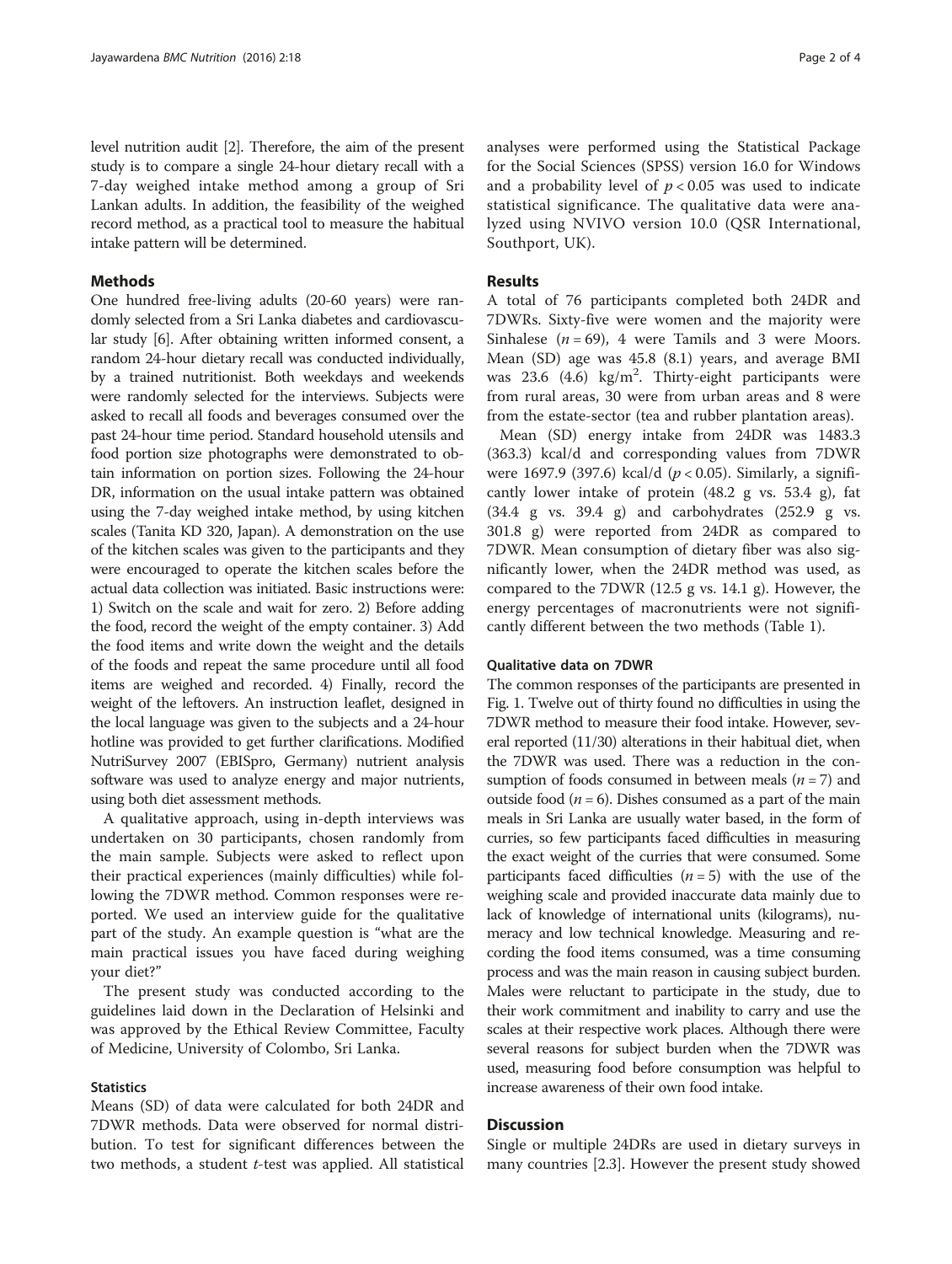| Energy and nutrients<br>$(n = 76)$ | 24-hour recalls (24DR) |           | Intake from 7-day diet diary (7DWR) |           |           |
|------------------------------------|------------------------|-----------|-------------------------------------|-----------|-----------|
|                                    | Mean                   | <b>SD</b> | Mean                                | <b>SD</b> | $P$ value |
| Energy (kcal/d)                    | 1483.3                 | 363.3     | 1697.9                              | 397.6     | 0.031     |
| Protein (q)                        | 48.2                   | 15.8      | 53.4                                | 11.0      | 0.026     |
| Fat $(q)$                          | 34.6                   | 13.3      | 39.4                                | 12.9      | 0.040     |
| Carbohydrate (q)                   | 252.9                  | 70.3      | 301.8                               | 75.7      | 0.017     |
| Dietary fiber(q)                   | 12.5                   | 7.4       | 14.1                                | 9.4       | 0.023     |
| % energy from fat                  | 19.8                   | 4.8       | 19.8                                | 4.1       | 0.89      |
| % energy from protein              | 13.2                   | 4.7       | 12.3                                | 4.4       | 0.67      |
| % energy from carbohydrate         | 67.0                   | 6.8       | 67.8                                | 4.8       | 0.84      |

<span id="page-2-0"></span>Table 1 Comparison of energy and nutrient values of 24DR and 7DWR

that 24DRs under-reported the total energy and nutrient consumption, although there was no affect on the percentage of energy distribution, when the two methods were compared. It is always a challenge to select a suitable dietary assessment method. Under-reporting of food consumption is a well-recognized phenomenon common to dietary assessment methods [\[11\]](#page-3-0).

All dietary assessment methods have their pros and cons [[1\]](#page-3-0). To my knowledge, this is the first time that the 7DWR method was used in Sri Lanka to determine dietary intake and assess the feasibility of this method by qualitative assessment. Many studies have not found any significant burden when the 7DWR method is used, however, some studies have reported alterations in the habitual dietary intake pattern, by limiting certain food items, because of a high subject burden caused by measuring and recording individual food items. Bathalon et al. reported 24DR under reported compared to 7DWR and total energy expenditure estimated from doubly-labeled water analysis in a group of healthy postmenopausal women [[12](#page-3-0)]. Therefore, it is likely that the 24DR method showed under-reporting due to various reasons such as



recall bias and social desirability. Previous studies have shown that the 24DR method may under report among Sri Lankan adults. Rathnayake's study on dietary diversity among the elderly showed a mean calorie intake of 951 (300) kcal/d [\[13\]](#page-3-0). This is considerably low for an average elderly individual. Mean energy intakes of Malaysian men and women were 1776 and 1447 kcal/d respectively. Both were less than 75 % of the Reference Nutrient Intake (RNI) [\[3](#page-3-0)].

Qualitative data showed practical problems associated with measuring food intake using 7DWR. Since there is a considerable subject burden on weighing food items, 7DWR may not be suitable for large studies and especially for male populations. Therefore, future researchers should provide other options such as food photography methods e.g. "Remote Food Photography Method (RFPM)" to reduce their subject's burden. Measurement of food intake before eating, also gives a fair idea on the weight and portion size of food items, and this can influence the consumption patterns. To avoid technical difficulties, a considerable amount of training is important prior to use of scales for obtaining reliable information.

#### Limitations

Firstly, this study may not represent dietary habits and subject perception on 7DWR among Sri Lankan adults due to the small sample size and low response rate. Male participation was very low and most of the participants were housewives. However, our primary aim was to compare energy and nutrient intake using two dietary assessment methods and observe the difficulties in applying the 7DWR method compared to the 24DR. Secondly, a complete database on the nutritional composition of Sri Lankan dishes is not available. Although we used accurate food composition values as far as possible, macronutrient values for some Sri Lankan dishes were not 100 % accurate [[14](#page-3-0)]. Thirdly, none of these methods is considered as a reference method to measure energy intake. In an ideal situation, the doubly labeled water technique, which is considered the gold standard for measurement of